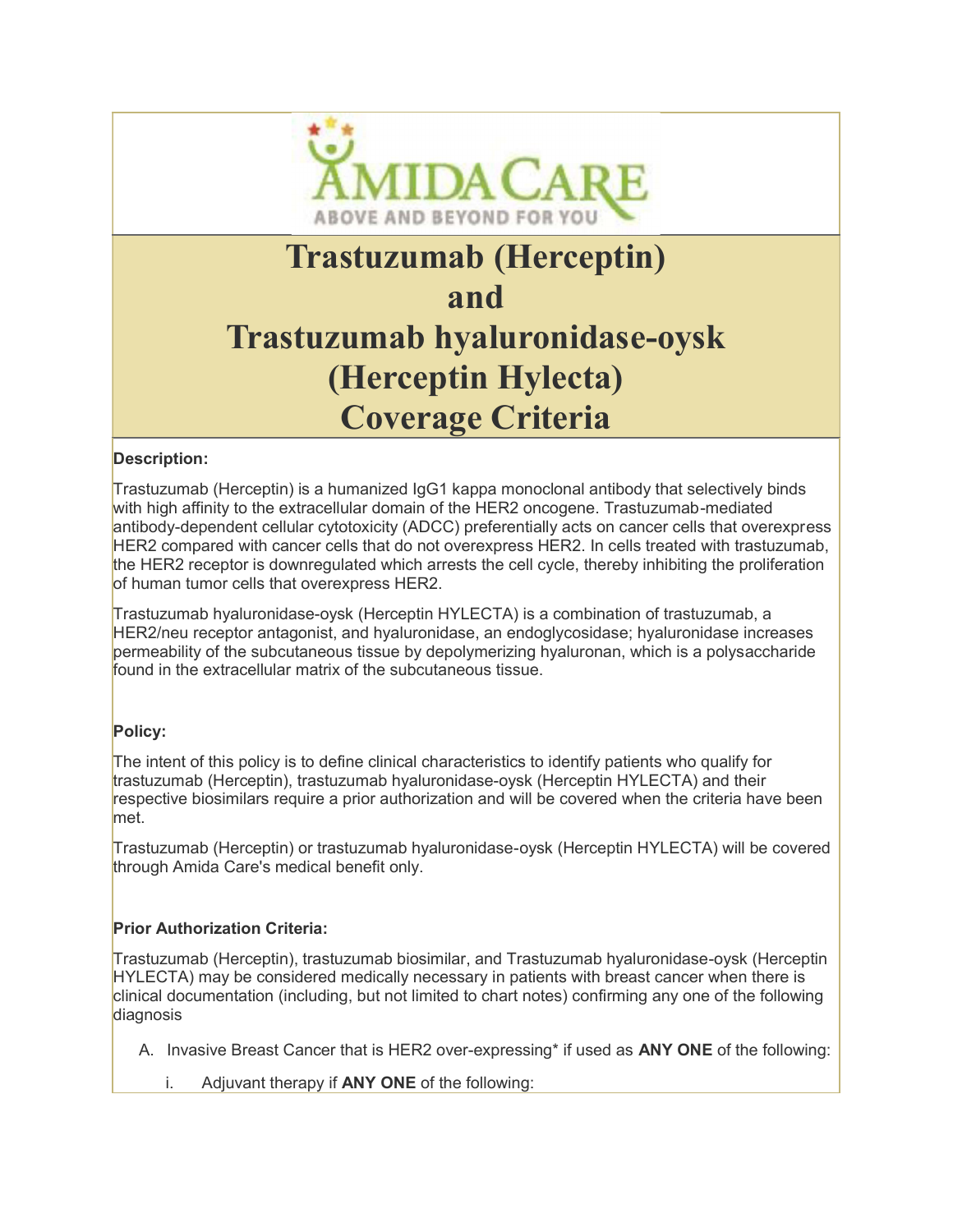- 1. In combination with a taxane-based regimen (e.g., docetaxel, paclitaxel, etc.)
- 2. As a single agent following anthracycline-based therapy
- ii. Neoadjuvant therapy for breast preservation in combination with a taxane-based regimen (e.g., docetaxel, paclitaxel, etc.)
- iii. Treatment of recurrent or metastatic disease as  $\mathsf{ANY}$  ONE of the following:
	- 1. Single agent in individuals who have received one or more prior treatments for metastatic disease
	- 2. First-line therapy in combination with paclitaxel
	- 3. In combination with endocrine therapy with hormone receptor-positive disease if individual is ANY ONE of the following:
		- a. Post-menopausal
		- b. Pre-menopausal and treated with ovarian ablation/suppression
		- c. Male receiving concomitant suppression of testicular steroidogenesis
	- 4. Disease is hormone receptor-negative OR hormone receptor-positive (with or without endocrine therapy) and used in combination with ANY ONE of the following:
		- a. Cytotoxic chemotherapy
		- b. Lapatinib
		- c. Pertuzumab and a taxane as first-line therapy
		- d. Pertuzumab as subsequent therapy with prior trastuzumab treatment in the absence of pertuzumab
- B. Gastric, Esophageal or Esophagogastric Junction cancers that are HER2-overexpressing\* if ALL of the following:
	- i. Disease is metastatic or locally advanced adenocarcinoma
	- ii. Used in combination therapy with cisplatin and fluorouracil (5FU) or capecitabine for first-line therapy
- C. Central Nervous System cancer if ALL of the following:
	- i. Individual has leptomeningeal metastases from HER2-positive breast cancer
	- ii. Treatment will be administered intrathecally
- D. Gastric, Esophageal or Esophagogastric Junction cancers that are HER2-overexpressing\* if ALL of the following:
	- i. Disease is metastatic or locally advanced adenocarcinoma